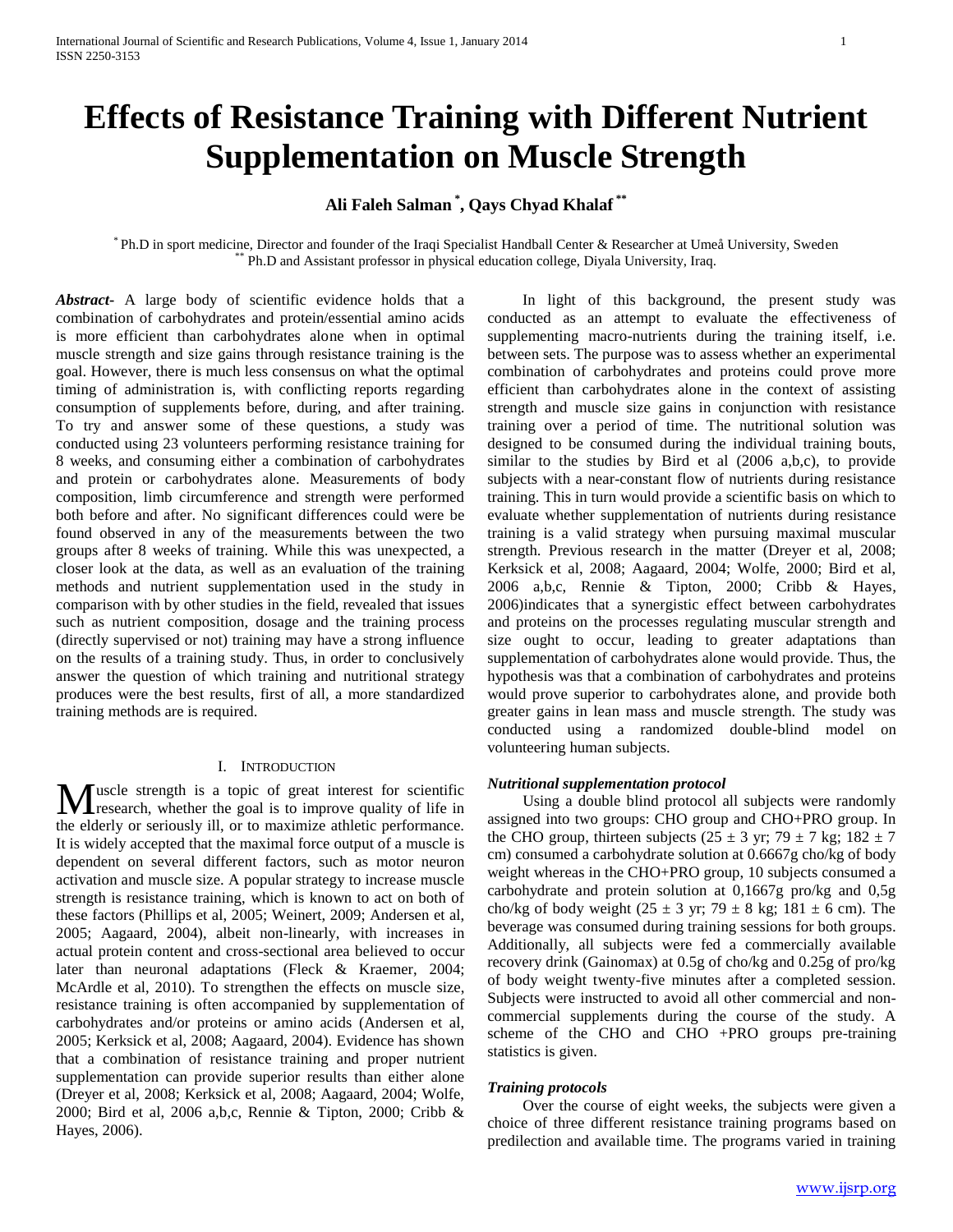days per week (2,3 or 4), sets and reps in order to periodize training loads, in general, all programs offered a blend of guidedmotion machines and free weights, and targeted all major muscle groups in the body, with a certain emphasis of the legs, particularly the quadriceps. Both the 2 and 3 sessions/week programs re-used the training schedule of weeks 1 through 4 with increased loads for weeks 5 through 8. The 4 sessions/week program, however, featured a different set of exercises for weeks 5 through 8. Each session lasted approximately 60 minutes, with

an additional 10 minutes of standardized warmup before, and 25 minutes of rest after each session. A scheme of a typical resistance training session is given as figure 1. All participants were instructed to avoid excessive endurance training during the duration of the study, to avoid a potential negative effect on adaptations to resistance training (Fleck & Kraemer, 2004). All training schedules, as well as a more detailed explanation of each of the 3 programs.

 After the 8 weeks training, both groups showed significant (P<0.05) increase in overall weight and whole body lean mass

| Warmup (stationary bike) | <b>First training period</b> |                       | Second training period |                       | Third training period |                       | Fourth training period |                       | Recovery                                                                                                                                                                            |
|--------------------------|------------------------------|-----------------------|------------------------|-----------------------|-----------------------|-----------------------|------------------------|-----------------------|-------------------------------------------------------------------------------------------------------------------------------------------------------------------------------------|
|                          | % of beverage                | Resistance training   |                        |                       |                       |                       |                        |                       | $\frac{1}{2}$ of beverage Resistance training $\frac{1}{2}$ of beverage Resistance training $\frac{1}{2}$ of beverage Resistance training $\frac{1}{2}$ 25 min rest, recovery drink |
| 10 min, 50 rpm, 1,5 kpa  |                              | 2 exercises, 2-4 sets |                        | 2 exercises, 2-4 sets |                       | 2 exercises. 2-4 sets |                        | 2 exercises, 2-4 sets |                                                                                                                                                                                     |

*Figure 1. Typical resistance training protocol for this study. Depending on which program subjects chose, the precise number of exercises could vary. Nevertheless, the basic schedule of warmup – ingestion of beverage – resistance training – ingestion of beverage was the same for all three programs, and recovery drinks were provided to all participants regardless of group assignement (i.e. CHO or CHO+PRO)*

# II. RESULTS:

*Body composition*

*Table 1a. Body composition statistics for the CHO and CHO+PRO groups before and after exercise as well as P-values for both within group- and between group analyses. All data are presented ± SD. An indicates that P<0,05.* 

(Table 1a).

|                           | <b>CHO</b>       |                  | CHO+PRO          |                  | P-values      |                |                |             |
|---------------------------|------------------|------------------|------------------|------------------|---------------|----------------|----------------|-------------|
|                           | <b>PRE</b>       | <b>POST</b>      | <b>PRE</b>       | <b>POST</b>      | Within groups |                | Between groups |             |
|                           |                  |                  |                  |                  | <b>CHO</b>    | <b>CHO+PRO</b> | <b>PRE</b>     | <b>POST</b> |
| Weight (kg)               | $78,67 \pm 8,44$ | $80,8 \pm 8,86$  | 78,87 ± 6,87     | $81.24 \pm 6.95$ | $0,0004*$     | $0,0005*$      | 0,9518         | 0,8984      |
| Whole body lean mass (kg) | $61,02 \pm 6,96$ | $63,06 \pm 6,91$ | $59,72 \pm 5,44$ | $61.92 \pm 5.16$ | $0,0001*$     | $< 0.0001*$    | 0,6323         | 0,6655      |
| Whole body fat mass (kg)  | $14,37 \pm 3,45$ | $14,45 \pm 3,93$ | $15,83 \pm 3,61$ | $15,98 \pm 4,05$ | 0,7710        | 0,6475         | 0,3378         | 0,3701      |
| Whole body fat %          | $19 \pm 3.91$    | $18.51 \pm 4.17$ | $20,88 \pm 4,22$ | $20.4 \pm 4.47$  | 0,1064        | 0,1475         | 0,2832         | 0,3075      |
| Fat mass torso (kg)       | $6,98 \pm 1,91$  | $7,15 \pm 2,32$  | $7,41 \pm 1,94$  | $7.56 \pm 2.24$  | 0,4079        | 0,5031         | 0,6016         | 0,6739      |
| Lean mass torso (kg)      | $27,92 \pm 3,26$ | $28,4 \pm 3,11$  | $26,86 \pm 2,6$  | $27.38 \pm 2.31$ | 0,0660        | $0,0438*$      | 0,4114         | 0,3977      |
| Fat mass legs (kg)        | $5,02 \pm 1,29$  | $4,93 \pm 1,28$  | $5,92 \pm 1,38$  | $5,91 \pm 1,51$  | 0,2830        | 0,9374         | 0,1217         | 0,1085      |
| Lean mass legs (kg)       | $21,39 \pm 2,67$ | $22.52 \pm 2.84$ | $21,46 \pm 1,72$ | $22.62 \pm 1.8$  | $0,0001*$     | $< 0.0001*$    | 0.9425         | 0,9252      |
| Fat mass arms (kg)        | $1,5 \pm 0,51$   | $1,5 \pm 0.49$   | $1,57 \pm 0.4$   | $1,6 \pm 0,46$   | 0,9671        | 0,4742         | 0,6998         | 0,6082      |
| Lean mass arms (kg)       | $8,34 \pm 1,27$  | $8,8 \pm 1,27$   | $7,84 \pm 1,14$  | $8,41 \pm 1,12$  | $0,0006*$     | $< 0.0001*$    | 0,3412         | 0,4547      |

*Table 1b. Delta values in body composition for the CHO and CHO+PRO group after 8 weeks of training. A double asterisk indicates a non significant advantage for one group over the other.*

|                           | <b>CHO Delta ± SD</b> | CHO+PRO Delta ± SD |
|---------------------------|-----------------------|--------------------|
| Weight (kg)               | $2,13 \pm 1,6$        | $2,37 \pm 1,41**$  |
| Whole body lean mass (kg) | $2,05 \pm 1,25$       | $2,2 \pm 0.65***$  |
| Whole body fat mass (kg)  | $0.08 \pm 0.92$       | $0,16 \pm 1,05***$ |
| Whole body fat %          | $-0.5 \pm 1.03$       | $-0,48 \pm 0,96$   |
| Fat mass torso (kg)       | $0.17 \pm 0.71$ **    | $0.15 \pm 0.68$    |
| Lean mass torso (kg)      | $0,48 \pm 0,85$       | $0.52 \pm 0.7$ **  |
| Fat mass legs (kg)        | $-0.08 \pm 0.26$ **   | $-0.01 \pm 0.33$   |
| Lean mass legs (kg)       | $1,13 \pm 0,75$       | $1,16 \pm 0.2$ **  |
| Fat mass arms (kg)        | 0 ± 0.12              | $0,03 \pm 0,13**$  |
| Lean mass arms (kg)       | $0,46 \pm 0,36$       | $0,57 \pm 0,18***$ |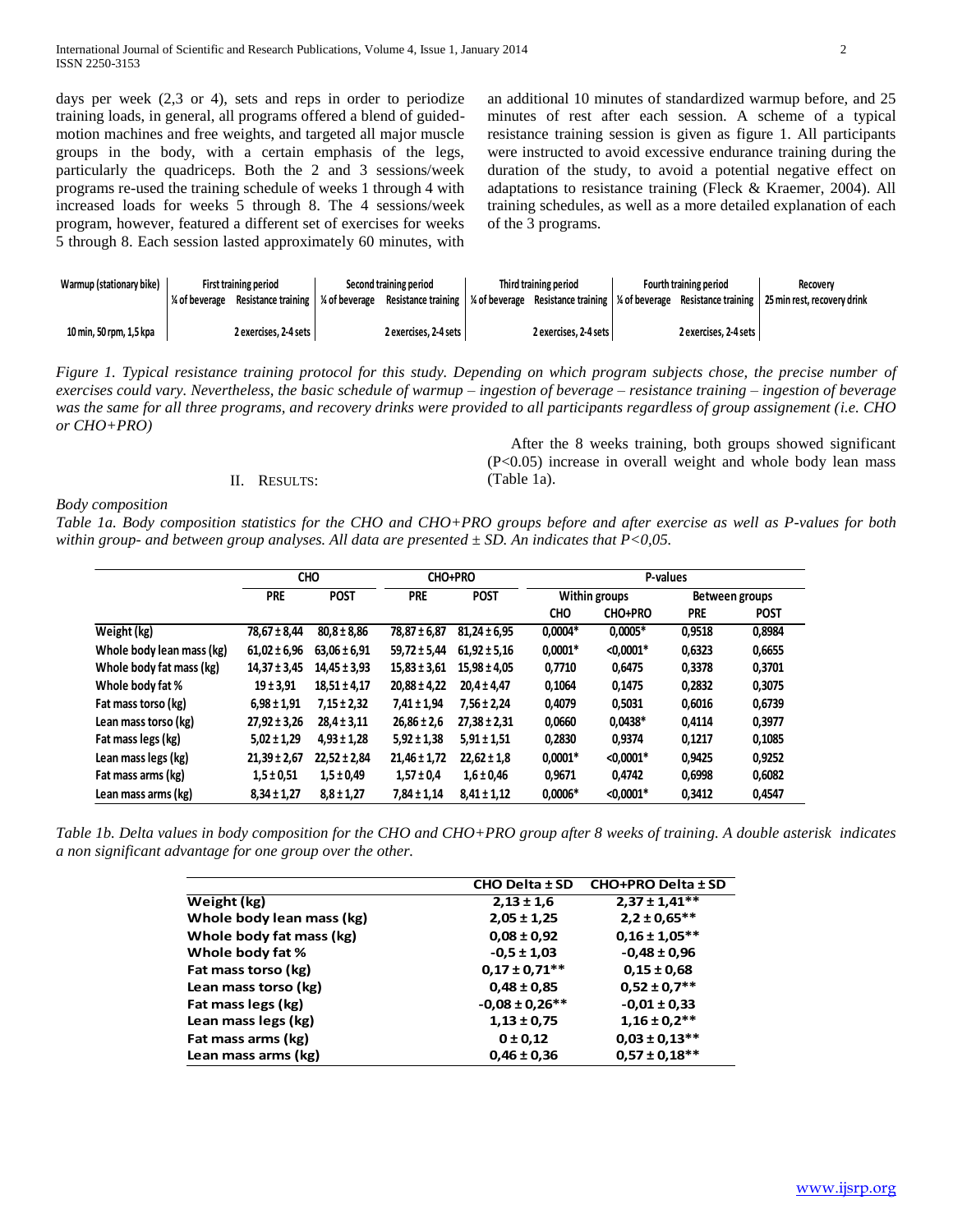International Journal of Scientific and Research Publications, Volume 4, Issue 1, January 2014 3 ISSN 2250-3153

#### *Strength*

 As seen in table 2a, no significant differences were observed in any of the strength parameters between the two groups either before or after the 8 weeks of training.

*Table 2a. Strength results for the CHO and CHO+PRO groups before and after exercise, as well as P-values for both within groupand between group analyses. All data are presented ± SD. The CHO group had 11 subjects complete measurements for peak torque values, and 12 subjects complete the bench press 3 RM test. For the CHO+PRO group, one subject failed to complete measurements on his left leg post-exercise, thus bringing the number of completed measurements for peak torque in the left leg to 9. An \* indicates that P<0,05.*

|                              | CHO                |                    | CHO+PRO            |                    | P-values      |           |                |             |
|------------------------------|--------------------|--------------------|--------------------|--------------------|---------------|-----------|----------------|-------------|
|                              | <b>PRE</b>         | <b>POST</b>        | <b>PRE</b>         | <b>POST</b>        | Within groups |           | Between groups |             |
|                              |                    |                    |                    |                    | CHO           | CHO+PRO   | <b>PRE</b>     | <b>POST</b> |
| Peak torque extension R (Nm) | 241.36 ± 48.16     | 257.75 ± 54.63     | 246.03 ± 29.84     | $263.55 \pm 39.87$ | 0.0672        | $0.0248*$ | 0.7950         | 0,7862      |
| Peak torque extension L (Nm) | $242.58 \pm 37.28$ | $259.66 \pm 42.23$ | $231.82 \pm 30.58$ | 245.12 ± 34.88     | 0.0606        | $0,0425*$ | 0,5046         | 0,4192      |
| Peak torque flexion R (Nm)   | $122.95 \pm 21.97$ | 129.79 ± 24.79     | $129.53 \pm 14.91$ | 133.54 ± 11.84     | 0,1307        | 0.3247    | 0,4371         | 0,6688      |
| Peak torque flexion L (Nm)   | $121.3 \pm 21.01$  | 124.96 ± 23.49     | $118,81 \pm 10,69$ | $125.84 \pm 12.97$ | 0.3074        | $0,0481*$ | 0,7528         | 0,9212      |
| Benchpress 3RM (kg)          | 79,17 ± 14,16      | $84.38 \pm 14.15$  | 75,25 ± 17,26      | 79.75 ± 19.16      | $0,0411*$     | 0.0642    | 0.5649         | 0,5225      |

*Table 2b. Delta values in strength for the CHO and CHO+PRO group after 8 weeks of training. A double asterisk indicates a non significant advantage for one group over the other.*

|                              | $CHO$ Delta $±$ SD  | CHO+PRO Delta ± SD  |
|------------------------------|---------------------|---------------------|
| Peak torque extension R (Nm) | $16,39 \pm 26,48$   | $17,52 \pm 20,59**$ |
| Peak torque extension L (Nm) | $17,08 \pm 26,8$ ** | $13.3 \pm 16.55$    |
| Peak torque flexion R (Nm)   | $6,84 \pm 13,77$ ** | $4,01 \pm 12,17$    |
| Peak torque flexion L (Nm)   | $3,66 \pm 11,3$     | $7,03 \pm 9,05***$  |
| Benchpress 3RM (kg)          | $5,21 \pm 7,8$ **   | $4,5 \pm 6,75$      |

#### *Limb circumference*

 In both groups, overall limb circumference at all measuring points for both arm and leg increased following the training period (table 3a).

*Table 3a. Limb circumference results for the CHO and CHO+PRO groups before and after exercise, as well as P-values for both within group- and between group analyses. All data are presented ± SD. An \* indicates that P<0,05.*

|                 |                           | <b>CHO</b>       | <b>CHO+PRO</b>            |                  | P-values      |                |                |             |  |
|-----------------|---------------------------|------------------|---------------------------|------------------|---------------|----------------|----------------|-------------|--|
|                 | <b>POST</b><br><b>PRE</b> |                  | <b>POST</b><br><b>PRE</b> |                  | Within groups |                | Between groups |             |  |
|                 |                           |                  |                           |                  | <b>CHO</b>    | <b>CHO+PRO</b> | <b>PRE</b>     | <b>POST</b> |  |
| Arm 40 % (cm)   | $33 \pm 2.18$             | $33.79 \pm 2.13$ | $32,11 \pm 1,9$           | $32.87 \pm 1.92$ | 0,0654        | 0,1033         | 0.4254         | 0,3638      |  |
| Arm 50 % (cm)   | $32,46 \pm 2,51$          | $33.15 \pm 2.33$ | $30,93 \pm 1,71$          | $31.82 \pm 1.48$ | 0,2283        | $0,0035*$      | 0,2304         | 0,1759      |  |
| Arm 60 $%$ (cm) | $31.16 \pm 2.17$          | $32.24 \pm 2.49$ | $30.01 \pm 1.79$          | $30.92 \pm 1.61$ | 0,0867        | $0.0014*$      | 0.3438         | 0,2099      |  |
| Leg 40% (cm)    | $57,64 \pm 3,32$          | $59,55 \pm 3,21$ | $58,47 \pm 2,79$          | $60,41 \pm 3,04$ | $0,0030*$     | $0,0019*$      | 0,5548         | 0,5781      |  |
| Leg 50% (cm)    | $54,85 \pm 2,79$          | $56.58 \pm 3.36$ | $55,67 \pm 3,31$          | $57.94 \pm 3.06$ | $0.0094*$     | $0.0094*$      | 0,6361         | 0,3935      |  |
| Leg $60\%$ (cm) | $50,88 \pm 3,34$          | $52,53 \pm 2,7$  | $51,54 \pm 3,04$          | $54,61 \pm 3,6$  | $0,0135*$     | $0,0025*$      | 0,6635         | 0,2011      |  |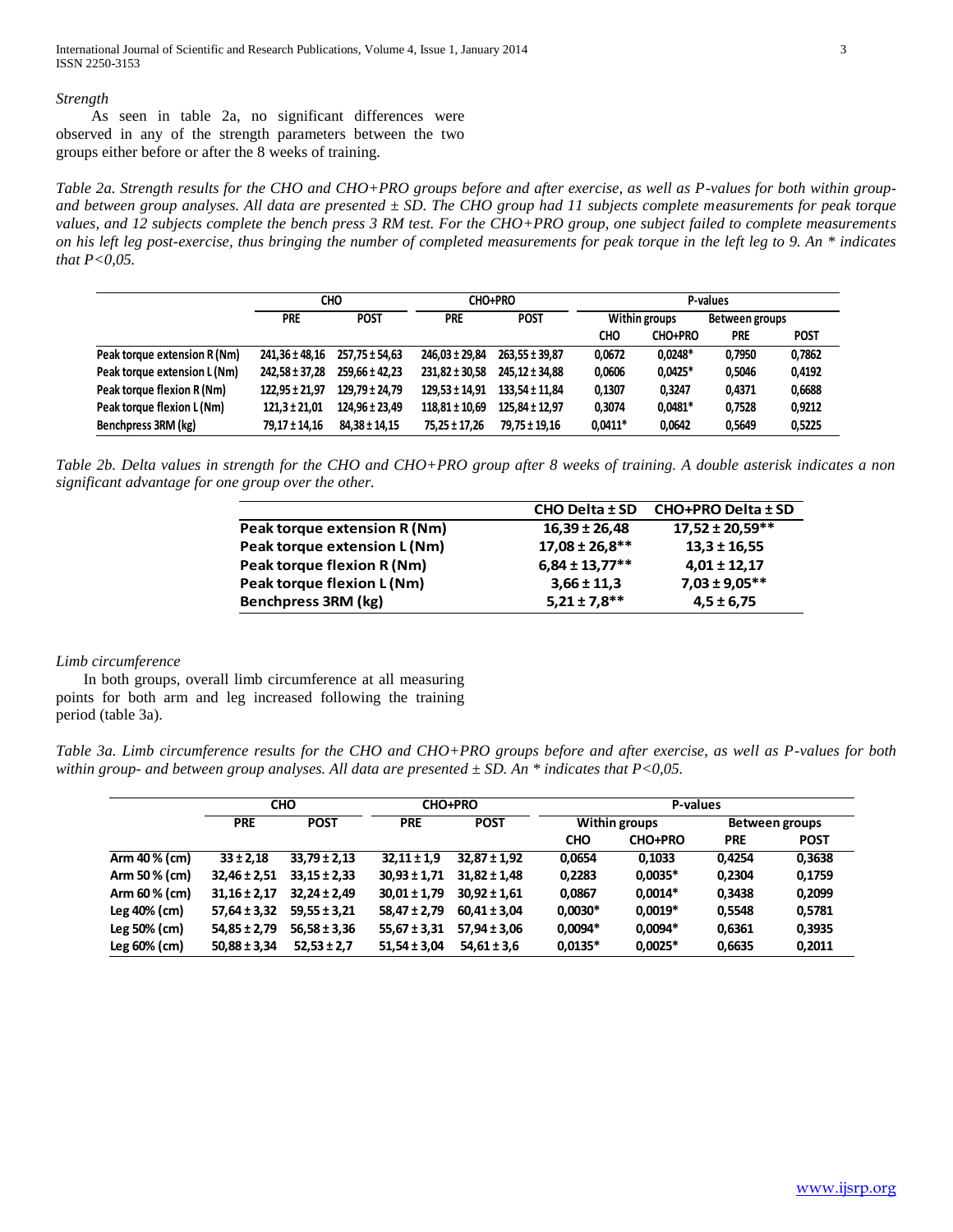|                 | $CHO$ Delta $±$ SD | CHO+PRO Delta ± SD |
|-----------------|--------------------|--------------------|
| Arm 40 % (cm)   | $0,79 \pm 1,02**$  | $0,76 \pm 1,23$    |
| Arm 50 % (cm)   | $0.69 \pm 1.47$    | $0.89 \pm 0.65***$ |
| Arm 60 $%$ (cm) | $1,08 \pm 1,53$ ** | $0.91 \pm 0.58$    |
| Leg 40% (cm)    | $1,91 \pm 1,22$    | $1,94 \pm 1,28**$  |
| Leg 50% (cm)    | $1,73 \pm 1,38$    | $2,38 \pm 2,1$ **  |
| Leg $60\%$ (cm) | $1,65 \pm 1,42$    | $3 \pm 2,17$ **    |

*Table 3b. Delta values in limb circumference for the CHO and CHO+PRO group after 8 weeks of training. A double asterisk \*\* indicates a non significant advantage for one group over the other.*

#### III. DISCUSSION

 Overall, the results of this study showed that there are no statistically significant differences between the CHO and the CHO+PRO group after 8 weeks of training. Comparison within each of the two groups confirmed this result. However, a closer inspection of the data revealed that the CHO+PRO group exhibited slightly better, albeit not significantly so, results in body composition and limb circumference than the CHO group.

#### *Body composition*

 As shown in table 1a, in the 10 parameters measured in the study, none of them showed significant difference between the two groups, indicating extra supplementation of protein in the CHO+PRO group did not bring more effectiveness in improving body composition compared to carbohydrates alone in the CHO group. This is confirmed by comparisons of the parameters within each group (shown in table 1a). The CHO+PRO group reached statistical significance in 5 parameters, whereas the CHO group reached significance in 4. Similar results were obtained when comparing the delta values of the two groups. As shown in table 1b, the CHO+PRO group obtained slightly better results in lean mass accretion, both at the whole body level and in individual segments, but this did not reach a significant level.

 A very important consideration when examining these results is the nature of the nutritional supplement that was provided. As was mentioned earlier, carbohydrates are capable of influencing protein accretion in the muscles, mainly through their effect on insulin, and the subsequent decrease in catabolism observed in the muscle cells (Bird et al, 2006 a,b; Aagaard, 2004, Lemon et al, 2002) Thus, it is not the increase in lean mass exhibited by the CHO group that is unexpected in itself, but rather the lack of significant difference with the CHO+PRO group, since combination of both carbohydrates and protein is widely considered to be more efficient than either nutrients alone (Volek, 2003; Dreyer et al, 2008; Kerksick et al, 2008; Aagaard, 2004; Wolfe, 2000; Bird et al, 2006 a,b,c, Rennie & Tipton, 2000; Cribb & Hayes, 2006).

 Also of interest when analyzing these results is the actual dosage of nutritional supplementation that the subjects were given. The dosage of nutritional supplementation received by the test subjects were relatively modest, and, as described in the methods section, both groups received the same post-exercise supplement. This means that the difference between both groups was a small amount of mixed protein over each training session. While mixed protein is known to have an anabolic effect in combination with resistance training (Hulmi et al, 2010; Hulmi et

al, 2009; Weinert, 2010; Andersen et al, 2005; Willoughby et al, 2006), it seems that essential amino acids, in particular leucine, have a similarly potent effect (Dreyer et al, 2008; Greiwe et al., 2001; Karlsson et al., 2004; Rennie, 2005; Smith et al., 2005; Bohé et al., 2003; Hara et al., 1998; Weinert, 2009). In particular, the studies published by Bird et al (2006 a,b,c) obtained hypertrophic responses from their subjects with dosages of 6g essential amino acids. Other studies report similar effects when essential amino acids are supplemented (Børsheim et al., 2002; Karlsson et al., 2004). Perhaps a higher concentration of these essential amino acids instead of mixed protein would have been more beneficial. Alternatively, a higher dosage of protein might also have led to more clearly defined results, such as those of Hulmi et al (2009) (30g), Hartman et al (2007) (35g) Willoughby et al (2006) (40g) and Andersen et al (2005) (50g). This is further supported by the lack of significant differences post-exercise between test subjects in a study by Rankin et al (2004), who used a low dosage of protein (0,21g/kg body weight).

# *Strength*

 Comparison in results of all parameters between groups showed no significant difference in results, suggesting no effect on muscle strength with extra protein supplementation during resistance training. However, within group analyses showed that the CHO+PRO group obtained slightly better results than the CHO group, with the former presenting 3 statistically significant changes and the latter only 1 statistically significant change (see table 2a). This result suggests that the extra protein supplementation during resistance training in this study is indeed more effective in improving muscle strength, albeit not significantly so. Further analysis of the delta values of both groups, as seen in table 2b, revealed no trend towards either group becoming better in results than the other, thus supporting our conclusion based on comparisons between groups.

 As seen in table 2a, both groups exhibit strong trends towards increases in the parameters where statistical significance was not reached, with the exception of flexion for both legs. It is possible this is a result of the training programs mainly focusing on exercises targeting the quadriceps, responsible for extending the knee joint, as well as the fact that the hamstring muscles, the main knee flexors, are generally smaller muscles when compared against the quadriceps (Tortora & Derrickson, 2006). However, the effect of directly supervised training could also be an important factor, as directly supervised resistance training has been shown to produce better effects than unsupervised training in moderately trained young men (Mazetti et al, 2000). In particular Mazetti et al. (2000), demonstrated that mean training loads, expressed in kg per set, as well as rates of increase and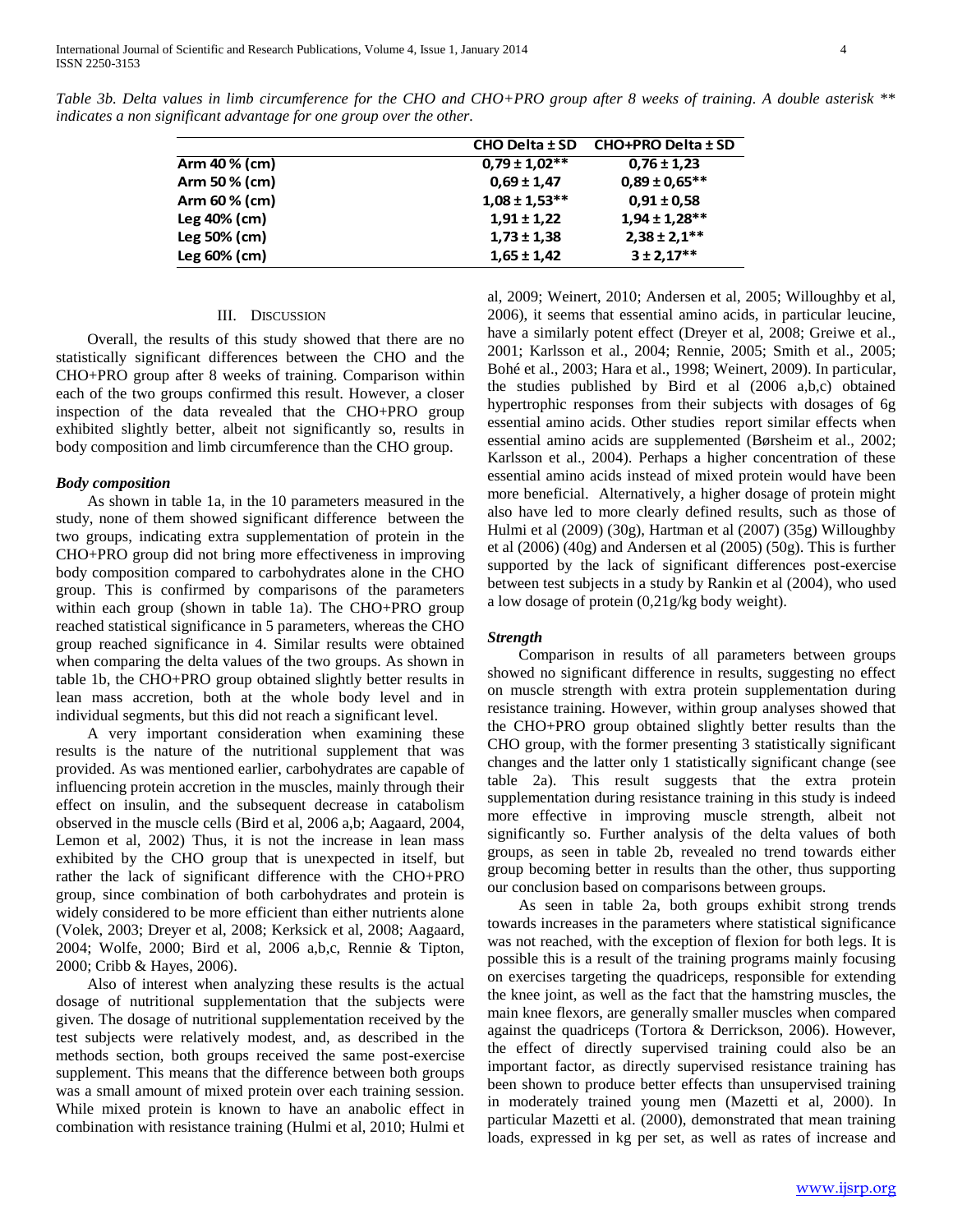maximal 1 RM strength in the squat and bench press were significantly higher in a group training for 12 weeks under direct supervision, when compared to another unsupervised group. The difference in duration notwithstanding, the method used by Mazetti et al. (2000), is quite similar to the method in this study regarding the use of direct supervision. In that study, the author concluded that the reason direct supervision was more efficient than unsupervised was because of the increased training loads supervised subjects was exposed to, due to a faster weekly progression. This may have been caused by two separate factors working in a feed-forward fashion, with the presence of a personal trainer increasing motivation and competitiveness in the supervised subjects, thus enabling the use of higher loads, which in turn would have caused a higher recruitment of fast-twitch motor units. Over a period of 12 weeks, these factors working in tandem are a probable explanation to the results displayed, as the author his selve theorize (Mazetti et al, 2000). Working on this assumption, it is quite possible that the positive psychological, motivational, and logistical aspects, such as spotting, of the direct supervision that both the CHO and CHO+PRO groups were subject to may have had similar effects on the end results displayed. Thus, it is a possibility that this also could have acted in a manner that would have decreased differences between the two groups. This is not supported by the results of Hartman et al (2007), who reported significant differences between a group consuming fat-free milk and two other groups consuming soy or carbohydrate after 12 weeks of directly supervised training. However, as mentioned earlier, Hartman et al (2007) also used a relatively large dosage of protein (35g), which may partially account for the discrepancy with our results. In comparison, Bird et al (2006) also used direct supervision for 12 weeks, but reported few significant differences between treatment groups, likely because of low nutrient dosage. Similar results are exhibited by Rankin et al (2004), who report no significant differences between a group consuming fat-free milk and a group consuming carbohydrates only after 10 weeks of supervised training. Again, low dosage of nutrients appears to be a likely explanation, since Rankin et al (2004) used 0,21g of protein/ kg body weight. Thus, while supervision on its own is known to play an important role in increasing adaptation to resistance training, it seems that this effect is not as potent when combined with various supplementation regimes. However, to this authors knowledge, no study has examined this directly. Thus, more research is required in order to assess whether or not this is the case.

# *Limb circumference*

 Has been shown in this study, both the CHO+PRO group and the CHO group increased their lean mass almost equally. Consequently, there are no statistical differences between the two groups regarding limb circumference either. Since limb size is dependent on the accretion of protein in muscles, it is possible that many of the factors mentioned earlier as likely explanations for the lack of significance between the groups also apply here. Limb circumference is also not a very common indication of increased muscle size, however studies that have measured CSA through muscle biopsies tend to support this theory. For example, in a 12 week training study using an intense (5 sessions/week) protocol, subjects consuming a fat-free milk solution showed greater increase of CSA in both type I and II fibers. This study also used a large (35g of protein) dosage of nutrient supplementation (Hartman et al, 2007). In comparison, Bird et al (2006 c), who also used directly supervised training report a significant difference between their CHO+EAA and CHO only group only in type Iia fiber CSA. In that study, the nutritional dosage was low (6g of essential amino acids). Similar results are also reported by Rankin et al (2004), who used direct supervision and a low dosage of nutrient supplementation.

### IV. CONCLUSION

 In conclusion, no significant differences were observed in any of the measurements between the two groups after 8 weeks of training. a closer look at the data generated by this study shows that supplementation of protein and carbohydrates at a dosage of 1,667 and 0,5g/kg body weight during training bouts produces slightly better results than supplementation of carbohydrates at 0,667g/kg body weight, in young healthy men with resistance training experience. However, while within-group analyses show a trend for the CHO+PRO group to exhibit better results than the CHO group, between-group analyses show no significance. Examining the results shown by this study and those of others suggest several factors, like nutrient dosage and composition, as well as training duration, periodization and supervision, all influence the final results. Adaptation to training, although what, if any degree of synergy there is between these factors is hard to assess because of dissimilar methods and results. Thus, any future studies aim to examine nutritional supplementation during resistance training to improve muscle strength and size should take precautions to avoid such mitigating factors, in order to insure more clearly defined answers

#### **REFERENCES**

- [1] Andersen, L.L., Tufekovic, G., Zebis, M.K., Crameri, R.M., Verlaan, G., Kjær, M., Suetta, C., Magnusson, P., Aagaard, P. (2005) The effect of resistance training combined with timed ingestion of protein on muscle fiber size and muscle strength. Metabolism clinical and experimental, 54, 151-156.
- [2] Bird, S.P., Tarpenning, K.M., Marino, F.E. (2006 a) Effects of liquid carbohydrate/essential amino acid ingestion on acute hormonal response during a single bout of resistance exercise in untrained men. Nutrition, 22, 367-375.
- [3] Bird, S.P., Tarpenning, K.M., Marino, F.E. (2006 b) Liquid carbohydrate/essential amino acid ingestion during a short-term bout of resistance exercise suppresses myofibrillar protein degradation. Metabolism Clinical and Experimental, 55, 570-577.
- Bird, S.P., Tarpenning, K.M., Marino, F.E. (2006 c) Independent and combined effects of liquid carbohydrate/essential amino acid ingestion on hormonal and muscular adaptations following resistance training in untrained men. Eur J Appl Physiol, 97, 225-238.
- [5] Bohé, J., Low, A., Wolfe, R.R. & Rennie, M.J. (2003). Human muscle protein synthesis is modulated by extracellular, not intramuscular amino acid availability: a dose–response study. Journal of physiology, 552 (1), 315–324.
- [6] Børsheim, E., Tipton, K.D., Wolf, S.E. & Wolfe, R.R. (2002). Essential amino acids and muscle protein recovery from resistance exercise. American journal of physiology – endocrinology and metabolism, 283 (4), E648–E657.